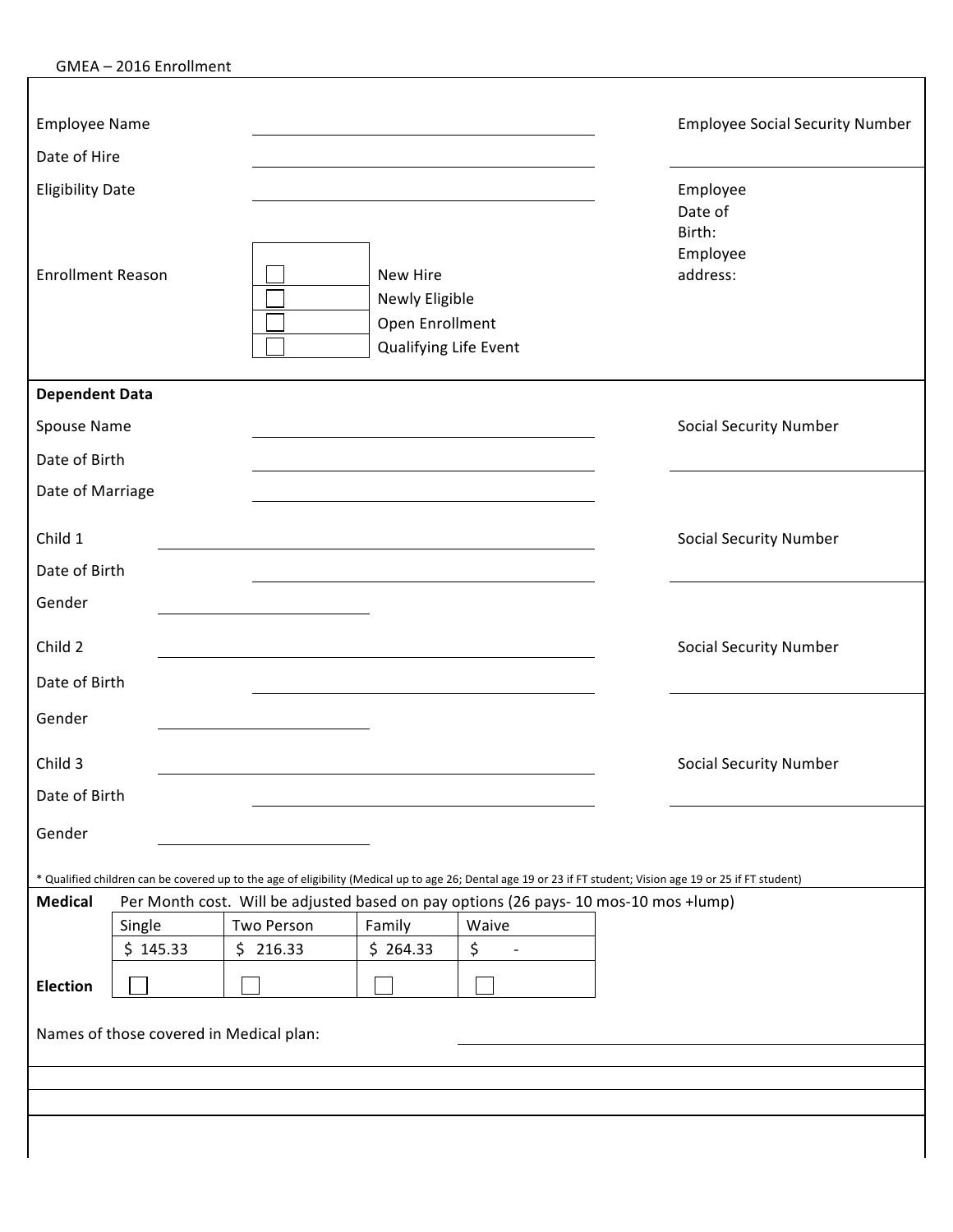GMEA - 2016 Enrollment

 $\mathsf{l}$ 

 $\mathsf{l}$ 

| Dental                                 |                                        | No employee cost. 100% Employer paid |        |                          |  |  |  |
|----------------------------------------|----------------------------------------|--------------------------------------|--------|--------------------------|--|--|--|
|                                        | Single                                 | Two Person                           | Family | Waive                    |  |  |  |
| <b>Election</b>                        |                                        |                                      |        |                          |  |  |  |
|                                        |                                        |                                      |        |                          |  |  |  |
|                                        | Names of those covered in Dental plan: |                                      |        |                          |  |  |  |
|                                        |                                        |                                      |        |                          |  |  |  |
|                                        |                                        |                                      |        |                          |  |  |  |
|                                        |                                        |                                      |        |                          |  |  |  |
|                                        |                                        |                                      |        |                          |  |  |  |
| <b>Vision</b>                          |                                        | Employee & Employer cost             |        |                          |  |  |  |
|                                        | Single                                 | Two Person                           | Family | Waive                    |  |  |  |
|                                        | \$                                     | \$                                   | \$     | \$                       |  |  |  |
|                                        | 7.20                                   | 12.25                                | 16.95  | $\overline{\phantom{a}}$ |  |  |  |
| <b>Election</b>                        |                                        |                                      |        |                          |  |  |  |
|                                        |                                        |                                      |        |                          |  |  |  |
| Names of those covered in Vision plan: |                                        |                                      |        |                          |  |  |  |
|                                        |                                        |                                      |        |                          |  |  |  |
|                                        |                                        |                                      |        |                          |  |  |  |
|                                        |                                        |                                      |        |                          |  |  |  |

 $\overline{1}$ 

| <b>EAP</b>                                                                                      | No employee cost. 100% employer paid |          |                            |                                                                                |                        |       |                                 |
|-------------------------------------------------------------------------------------------------|--------------------------------------|----------|----------------------------|--------------------------------------------------------------------------------|------------------------|-------|---------------------------------|
|                                                                                                 | Family                               |          |                            |                                                                                |                        |       |                                 |
| <b>Election</b>                                                                                 | X                                    |          |                            |                                                                                |                        |       |                                 |
|                                                                                                 |                                      |          |                            |                                                                                |                        |       |                                 |
|                                                                                                 |                                      |          | <b>Voluntary Long Term</b> |                                                                                |                        |       |                                 |
| <b>Disability</b>                                                                               | 100% Employee paid                   |          | Disability                 |                                                                                | Employee only coverage |       |                                 |
|                                                                                                 |                                      |          |                            |                                                                                | Option                 |       |                                 |
|                                                                                                 | Option 1                             | Option 2 | Option 3                   | Option 4                                                                       | 5                      | Waive |                                 |
|                                                                                                 | 14 Day                               | 30 day   | 60 day                     | 90 day                                                                         | $180$ day              |       | *\$100,000 annual<br>salary cap |
|                                                                                                 | 0.0093                               | 0.0078   | 0.0061                     | 0.0053                                                                         | 0.00425                |       |                                 |
|                                                                                                 |                                      |          |                            |                                                                                |                        |       |                                 |
| <b>Election</b>                                                                                 |                                      |          |                            |                                                                                |                        |       |                                 |
|                                                                                                 |                                      |          |                            |                                                                                |                        |       |                                 |
| Elected within first 30 days of eligibility, no EOI form needed                                 |                                      |          |                            |                                                                                |                        |       |                                 |
|                                                                                                 |                                      |          |                            | If elected after 30 days of employement/eligibility you MUST complete EOI form |                        |       |                                 |
|                                                                                                 |                                      |          |                            |                                                                                |                        |       |                                 |
| Failure to return EOI will result in waived coverage                                            |                                      |          |                            |                                                                                |                        |       |                                 |
| VLTD: your payroll deduction is based on the option chosen and number of paychecks you receive. |                                      |          |                            |                                                                                |                        |       |                                 |
| Maximum monthly benefit                                                                         |                                      |          |                            |                                                                                |                        |       |                                 |
| \$                                                                                              | annual salary / $12X.6=$             |          | $\zeta$                    | maximum monthly benefit                                                        |                        |       |                                 |
|                                                                                                 |                                      |          |                            |                                                                                |                        |       |                                 |
|                                                                                                 |                                      |          |                            |                                                                                |                        |       |                                 |
|                                                                                                 |                                      |          |                            |                                                                                |                        |       |                                 |
| <b>VLTD Annual Premium</b><br>\$<br>annual salary $X$ rate =<br>\$<br>VLTD annual premium       |                                      |          |                            |                                                                                |                        |       |                                 |